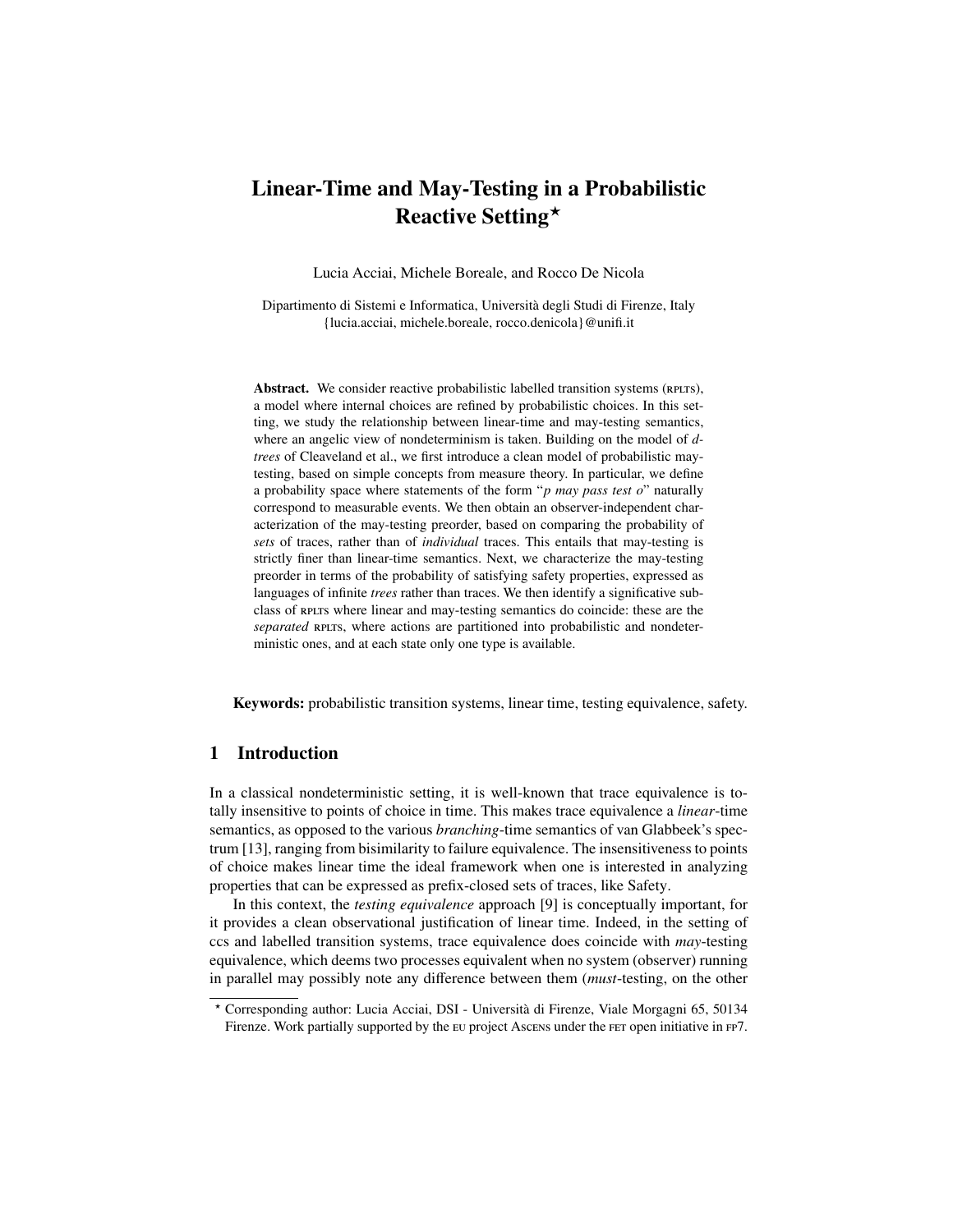hand, gives rise to failure semantics, see [8]). However expected, this coincidence result should not be taken for granted in other settings. For example, the result breaks down as soon as one moves from a synchronous to an *a*synchronous communication mechanism (see [3]).

In this paper, we study linear time and may-testing in a setting where internal choices are refined by probabilistic ones, the *reactive probabilistic labelled transition systems* (RPLTS for short, reviewed in Section 3) as described e.g. in [5]. RPLTS's are equivalent to the *Markov Decision Processes* used in probabilistic verification [2]. The reason for choosing this model, which only features external nondeterminism, is that the probabilistic version of linear-time semantics would not make sense in the presence of internal nondeterminism (see Section 3).

The motivation of our study is twofold. First, we are interested in formulating a *clean* probabilistic adaption of the original proposal of testing semantics [9]. This will allow us to check if, or under what assumptions, may-testing still provides an observational justification for (probabilistic) linear-time semantics. Second, with our model at hand, we hope to shed some light in some issues raised by existing probabilistic testing theories, particularly the issue of *overestimation* of probabilities (see e.g. [11] and references therein). These motivations are further discussed below.

The need for a clean model of probabilistic testing can be illustrated

by the following example. Consider the two processes *s* and *s'* on the right. The two processes and the environment can synchronize over the actions *init*, *l*, *r*,  $\frac{1}{2}$  and  $\sqrt{2}$ . In both *s* and *s*<sup>'</sup>, after an initial synchronization on *init*, the environment is offered a choice between *l* and *r*, then either  $\checkmark$  or  $\frac{1}{7}$  may be offered, also depending on the previous choice (*l* or *r*) of the environment. The interpretation of prob-

$$
\begin{array}{ccc}\n\lim_{\frac{1}{2}, \ell} & \lim_{\frac{1}{2}} & \lim_{\ell} \frac{s'}{\ell} \\
\downarrow & \downarrow & \downarrow \\
\downarrow & \downarrow & \downarrow & \downarrow \\
\downarrow & \downarrow & \downarrow & \downarrow \\
\downarrow & \downarrow & \downarrow & \downarrow\n\end{array}
$$

abilistic choice is that a fair coin is internally tossed to decide which branch will be made available to the environment. The probability of any individual trace – that is, the probability that any given sequence of synchronizations becomes available to the environment  $-$  is the same for both  $s$  and  $s'$ . Hence the probabilistic linear-time semantics deems *s* and *s'* as equivalent. Indeed, following Georgievska and Andova [11], one can argue that not equating *s* and *s'* would imply overestimating the probability of success for an external observer, allowing him to observe some points of choice. On the other hand, consider the case of *s* and *s'* being two candidate implementations of a safetycritical system; here  $\frac{1}{4}$  represents some catastrophic event, like a system crash. In this case, one is more interested in the chance that, by resolving the internal choices, the mere possibility of  $\frac{1}{4}$  is ruled out, whatever the behaviour of the environment and of the scheduler. In other words, one is interested in the probability that *none* of the dangerous traces in the set  $\{init \cdot l \cdot 2, init \cdot r \cdot 2\}$  becomes available. Now, *s* assigns to this event probability 0, while in the case of *s'*, the choice of the left branch of *l and* of the right branch of *r*, an event that happens with probability  $\frac{1}{4}$ , will rule out the possibility of  $\frac{1}{4}$ . In this sense, *s'* might be considered as safer than, and not equivalent to, *s* - despite the fact that this implies observing a point of choice.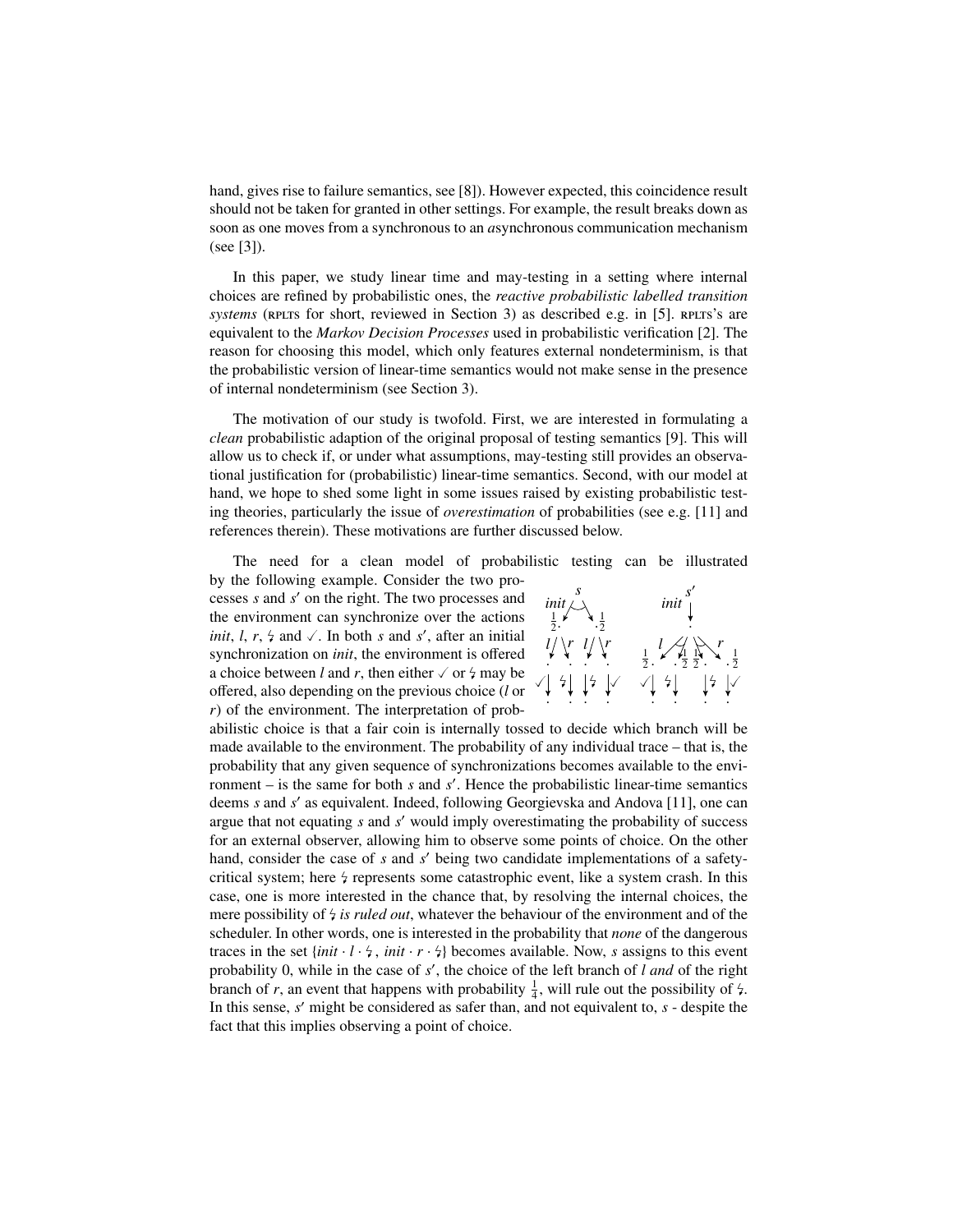An assessment of this and similar issues should rest on a conceptually clean model of testing. Over the years, many models of probabilistic testing have been put forward by a number of authors [17,21,19], up to and including the recent work by Deng et al. [6,7]. A common paradigm is compose-and-schedule, by which the nondeterminism resulting from the synchronized composition of the process and the observer<sup>1</sup> is resolved by employing - implicitly or explicitly - *schedulers* that make the system fully probabilistic. We see two difficulties with schedulers. First, schedulers can look at the states of the synchronized system, including "ghost" states that result from purely probabilistic choices. This may lead to an unrealistic observation power - the issue of overestimation discussed e.g. by [11]. Some models rectify this by hiding the random choices from the scheduler [4,11]. But then it may become problematic to decide which points of choice should remain observable and which should not (see the example above). Second, the outcome of testing a process with an observer is a *range* of success probabilities, one for each possible scheduler. Comparing two systems on the basis of these ranges is in general awkward. Say one deems system *A* safer than system *B* if for each scheduler of *A* there is a scheduler of *B* that will lead to crash with a greater probability (see e.g. [7]). The relation "*A* safer than *B*" thus established may be of no use in a realworld context, where both the behaviour of the environment and the actual scheduling policy are unpredictable to a large extent. This is of course a drawback when analyzing safety-critical systems. To sum up, in these approaches taking schedulers explicitly into account makes the very concept of *passing a test* awkward, and somehow spoils the clarity of the original testing proposal [9].

In this paper we face these issues from a different perspective and put forward a model that abstracts away from schedulers. The basic idea is that one should first resolve probabilistic choices, then treat the resulting nondeterministic system angelically (if an event may happen, it will happen). Informally, resolving the probabilistic choices out of a process *p* and of an observer *o* yields a pair of nondeterministic systems, *T* and *U*, with certain associated probabilities,  $Pr(T)$  and  $Pr(U)$ . Here, *T* may or may not satisfy *U* in a traditional sense. Approximately, the probability that *p* may pass test *o* could then be expressed as a sum

$$
Pr(p \text{ may pass } o) = \sum_{T, U: T \text{ may pass } U} Pr(T) \cdot Pr(U).
$$
 (1)

We formalize this intuition building on simple concepts from measure theory (reviewed in Section 2) and on the model of *d-trees* of Cleaveland et al. [5] (reviewed in Section 4). In particular, we introduce a probability space where the statements "*p* may pass *o*" naturally correspond to measurable events. In general, the sum (1) becomes a proper integral in this space. Going back to the example above, *s* and *s'* are distinguished in this model by the observer  $o = init(1.5 \omega + r.5 \omega)$  (here  $\omega$  is the success action): indeed, the probability that *s* may pass *o* is 1, while it is  $\frac{3}{4}$  for *s'*.

With this model at hand, we investigate the relationships existing among maytesting, linear-time semantics and safety properties. In summary, we offer the following contributions:

<sup>1</sup> Of course, the nondeterminism arising from this composition is always of *internal* type, despite the fact that the system and the process alone may only feature external nondeterminism.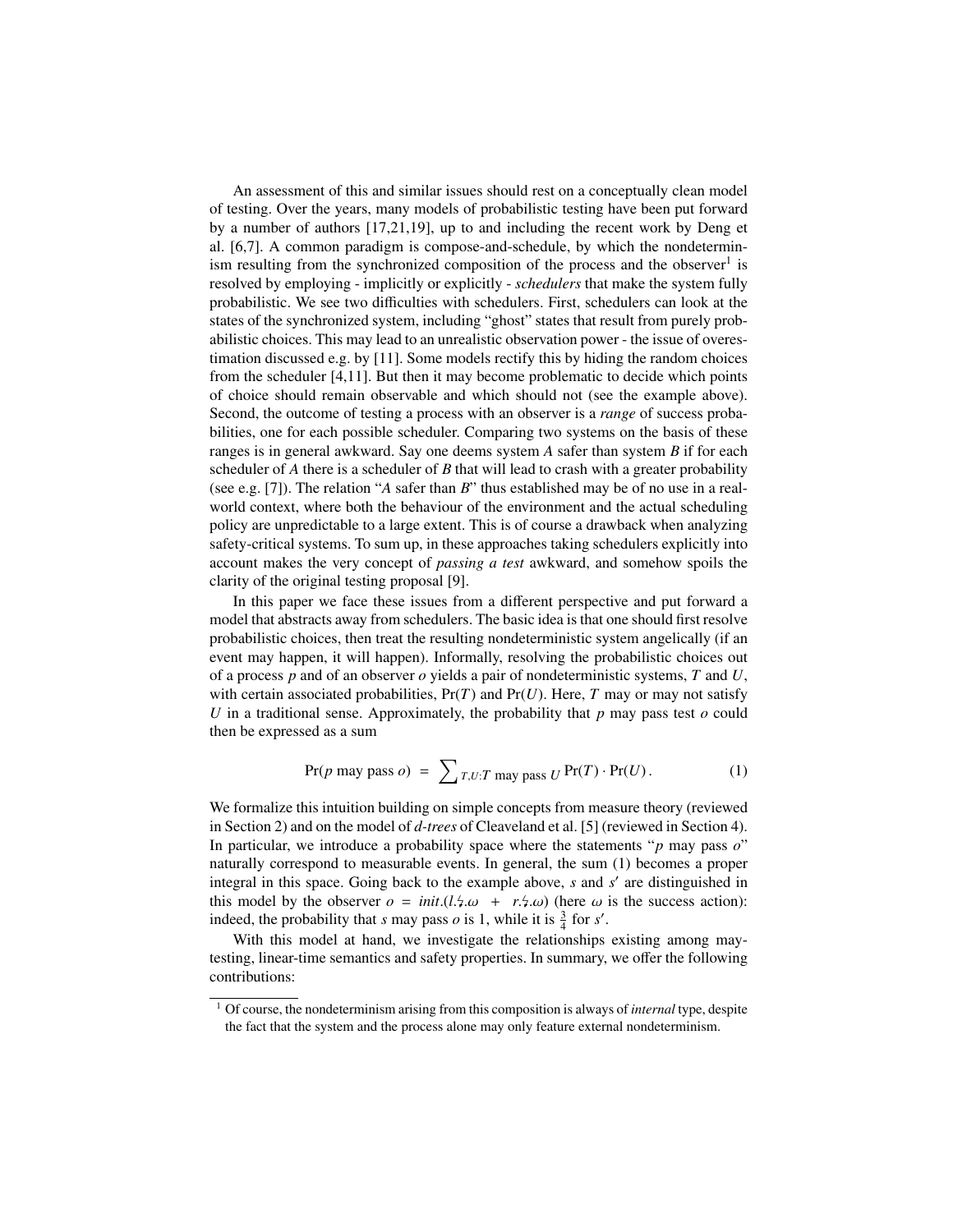- $-$  a clean model of probabilistic may-testing for repurs (Subsection 4.1);
- an observer-independent characterization of the may-testing preorder, based on comparing the probability of *sets* of traces, rather than of *individual* traces (Subsection 4.2);
- a comparison of may testing with both linear-time and tree-unfolding semantics (Subsection 4.3);
- a characterization of the may-testing preorder in terms of safety properties, expressed as sets of *infinite trees* rather than traces (Section 5).
- sufficient conditions on rplts's and observers guaranteeing that linear and maytesting semantics do coincide. This leads to the class of *separated* RPLTS, where probabilistic and nondeterministic transitions do not mix up (Section 6).

We end the paper with a few considerations on further and related work (Section 7). For lack of space most proofs are omitted in this short version; they can be found in the full version available online [1].

# 2 Background on Measure Theory

We recall some notions from elementary measure theory. A classical reference is [14]. Let *X* be any nonempty set. A *sigma-algebra*, or *measurable space*, on *X* is a pair  $(X, \mathcal{A})$  such that  $\emptyset \neq \mathcal{A} \subseteq 2^X$  is closed under countable unions and complementation. A *measure* over  $(X, \mathcal{A})$  is a function  $\mu : \mathcal{A} \to \mathbb{R}^+ \cup \{ \infty \}$  satisfying additivity under<br>countable disjoint unions and such that  $\mu(\emptyset) = 0$ . It is a *probability measure* if  $\mu(X) = 1$ . countable disjoint unions and such that  $\mu(\emptyset) = 0$ . It is a *probability* measure if  $\mu(X) = 1$ . The triple  $(X, \mathcal{A}, \mu)$  is called *measure space*; if  $\mu$  is a probability measure, it is also called a *probability space*. Let  $(X, \mathcal{A}, \mu_1)$  and  $(Y, \mathcal{B}, \mu_2)$  be two measure spaces. The product sigma-algebra  $\mathcal{A} \times \mathcal{B}$  is defined to be the sigma-algebra on the cartesian product  $X \times Y$ generated by the subsets of the form  $A \times B$ , with  $A \in \mathcal{A}$  and  $B \in \mathcal{B}$ .

Given two sigma-finite [14] measure spaces  $(X, \mathcal{A}, \mu_1)$  and  $(Y, \mathcal{B}, \mu_2)$ , the product measure  $\mu^{A\times B}$  is defined to be the unique measure on the measurable space  $(X\times Y, A\times B)$ <br>satisfying the following condition satisfying the following condition

$$
\mu^{\mathcal{A} \times \mathcal{B}}(A \times B) = \mu_1(A) \cdot \mu_2(B) \tag{2}
$$

for all  $A \in \mathcal{A}$  and  $B \in \mathcal{B}$ . If  $\mu_1$  and  $\mu_2$  are probability measures, so is their product  $\mu^{\mathcal{A} \times \mathcal{B}}$ , hence in this case  $(X \times Y, \mathcal{A} \times \mathcal{B}, \mu^{\mathcal{A} \times \mathcal{B}})$  forms a probability space hence in this case  $(X \times Y, \mathcal{A} \times \mathcal{B}, \mu^{\mathcal{A} \times \mathcal{B}})$  forms a probability space.

# 3 Reactive Probabilistic Labeled Transition Systems

This section introduces the object of our study, Reactive Probabilistic Labeled Transition Systems (RPLTs for short) and the linear-time and tree-unfolding semantics. The relationship between the linear-time and tree-unfolding preorders and the may-testing preorder will be investigated in the next section.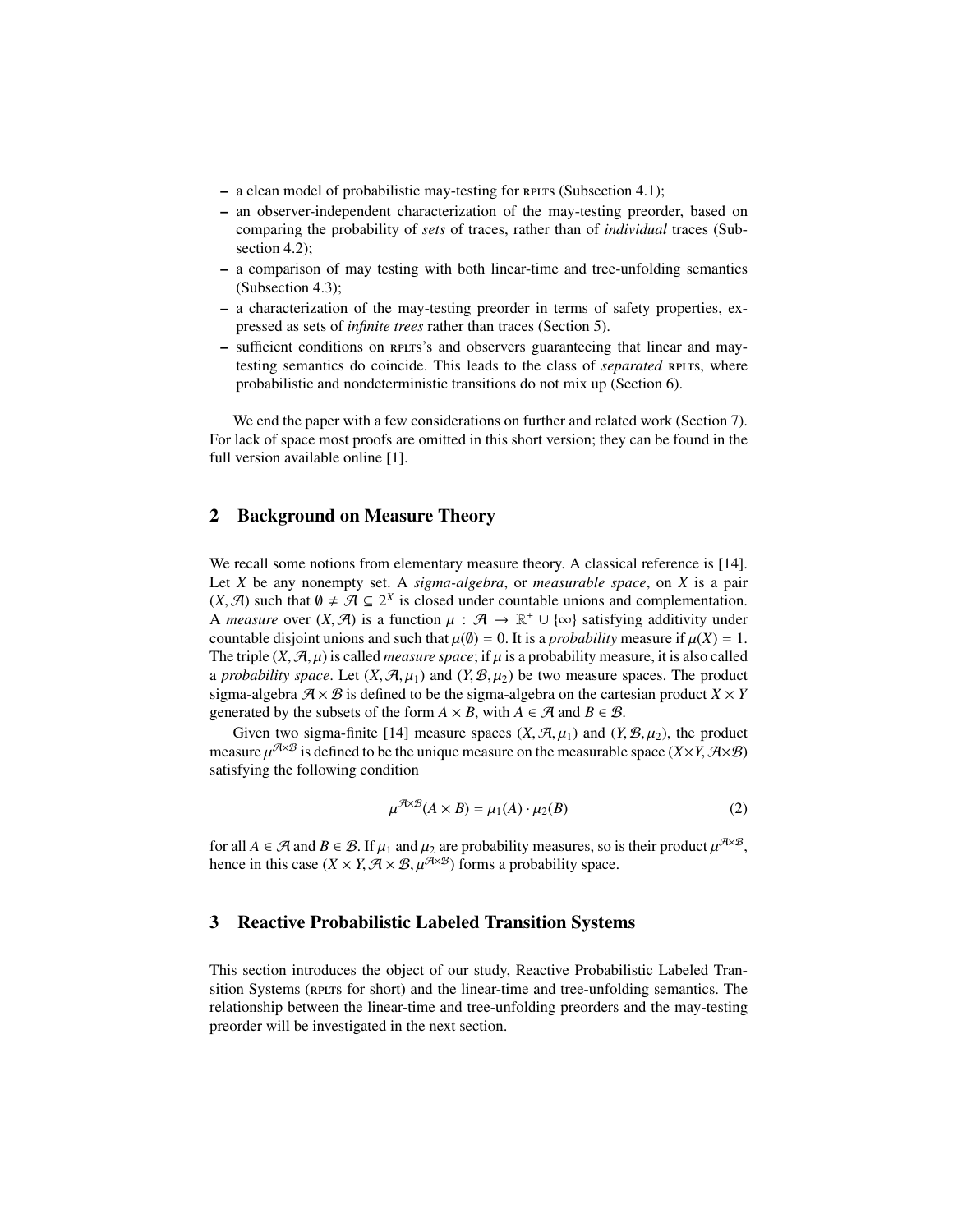#### 3.1 RPLTS

Let us fix a nonempty set *Act* of actions, ranged over by  $a, b, \dots$ . We will let  $w, v, \dots$ range over *Act*<sup>∗</sup> . A *Reactive Probabilistic Labeled Transition System* [5,12,18] is basically a finite-branching probabilistic LTS's over the set *Act*. Labels on transitions record the interactions the system may engage in with the environment: at each state, any given action may or may not be available for interaction. Internal nondeterminism is refined by probabilistic choices: if available, a given action can lead to different states depending on probabilities attached to transitions.

**Definition 1** (RPLTS). A reactive probabilistic labeled transition system *L* is a triple  $(S, \delta, P)$ *, such that:* 

- *S is an at most countable set of states;*
- δ <sup>⊆</sup> *<sup>S</sup>* <sup>×</sup> *Act* <sup>×</sup> *S is a transition relation such that for each s* <sup>∈</sup> *S there exists a finite number of transitions of the form*  $(s, \cdot, \cdot)$  *in*  $\delta$  *(i.e.*  $\delta$  *is finitely-branching);*
- $-P : \delta \to (0,1]$  *is a transition probability distribution such that for each s*  $\in$  *S and*  $a \in Act: \sum_{s':(s,a,s') \in \delta} P(s,a,s') \in \{0,1\};$

A RPLTS can be depicted as a graph, as shown on the right. Let us now introduce some terminology. Let  $L = (S, \delta, P)$  be a reposent S. We will often write  $s \stackrel{a}{\rightarrow} s'$  to mean that  $(s, a, s') \in \delta$  if the underlying  $L$  is s' to mean that  $(s, a, s') \in \delta$ , if the underlying *L* is<br>clear from the context clear from the context.

A *computation* of *L* is any sequence  $\sigma$  of the form  $s_0 a_1 s_1 a_2 \cdots a_n s_n \in S \cdot (Act \cdot S)^*$ , where  $n \ge 0$ and for each  $0 \le i < n$  it holds that  $s_i \xrightarrow{a_{i+1}} s_{i+1}$ . We will denote by  $fst(\sigma)$  and  $lst(\sigma)$  respectively the initial



will denote by fst( $\sigma$ ) and lst( $\sigma$ ), respectively, the initial and the final state of  $\sigma$  and by  $\lambda(\sigma)$  the sequence of labels in  $\sigma$ , that is  $\lambda(\sigma) = a_1 a_2 \cdots a_n$ . We define the *weight* of  $\sigma$ as  $wt(\sigma) \stackrel{\Delta}{=} \prod_{i=0}^{n-1} P(s_i, a_{i+1}, s_{i+1})$ . Let us fix a repurs  $L = (S, \delta, P)$  and any state *s* of *S*. In what follows we will denote by  $\delta^L$  the set of all computations over *L* and by  $\delta^L$  the set what follows, we will denote by  $\mathfrak{C}^L$  the set of all computations over *L*, and by  $\mathfrak{C}_s^L$  the set of all computations  $\sigma$  over *L* such that fst( $\sigma$ ) = *s*.

A computation  $\sigma'$  is said to be a *prefix* of  $\sigma$  if  $\sigma'$  is a prefix of  $\sigma$  as a string. A set of points of  $\sigma$ ,  $\sigma \in \mathbb{C}^L$  is said to be *prefix-closed* if for every  $\sigma \in D$  and  $\sigma'$  prefix of  $\sigma$ . computations  $D \subseteq \mathbb{C}^L$  is said to be *prefix-closed* if for every  $\sigma \in D$  and  $\sigma'$  prefix of  $\sigma$ ,  $\sigma' \in D$  A set of computations  $D \subset \mathbb{C}^L$  is said to be *deterministic* if whenever  $\sigma$ ,  $\sigma' \in D$ with  $\sigma = \sigma''$  *as* and  $\sigma' = \sigma''$  *a' s'*, then either  $a \neq a'$  or  $s = s'$ .  $0 \subseteq \mathbb{C}^L$  is said to be *deterministic* if whenever  $\sigma, \sigma' \in D$ ,<br>ith  $\sigma = \sigma''$  as and  $\sigma' = \sigma''$  a' s' then either  $a \neq a'$  or  $s = s'$ 

**Definition 2** (**d-trees**). Let L be a reurs. Then  $\emptyset \neq D \subseteq \mathbb{C}^L$  is a d-tree if the following *hold:*

## (1) *there is an s* ∈ *S such that*  $D ⊆ \mathfrak{C}_s^L$ ; (2) *D is prefix-closed*; (3) *D is deterministic.*

We say that a d-tree *D* of *L* is *rooted at s* if  $D \subseteq \mathfrak{C}_s^L$  and let  $\mathcal{T}^L$  and  $\mathcal{T}_s^L$  denote, respectively all d-trees of *L* and all d-trees of *L* rooted at *s*. We will write  $\mathcal{F}^L$  for the set of all finite d-trees of L and  $\mathcal{F}_s^L$  for the subset of those rooted at *s*. Finally, we define the weight of a  $D \in \mathcal{F}_s^L$  as

$$
\mathrm{wt}(D) \triangleq \prod_{\sigma as \in D} P(\mathrm{lst}(\sigma), a, s) .
$$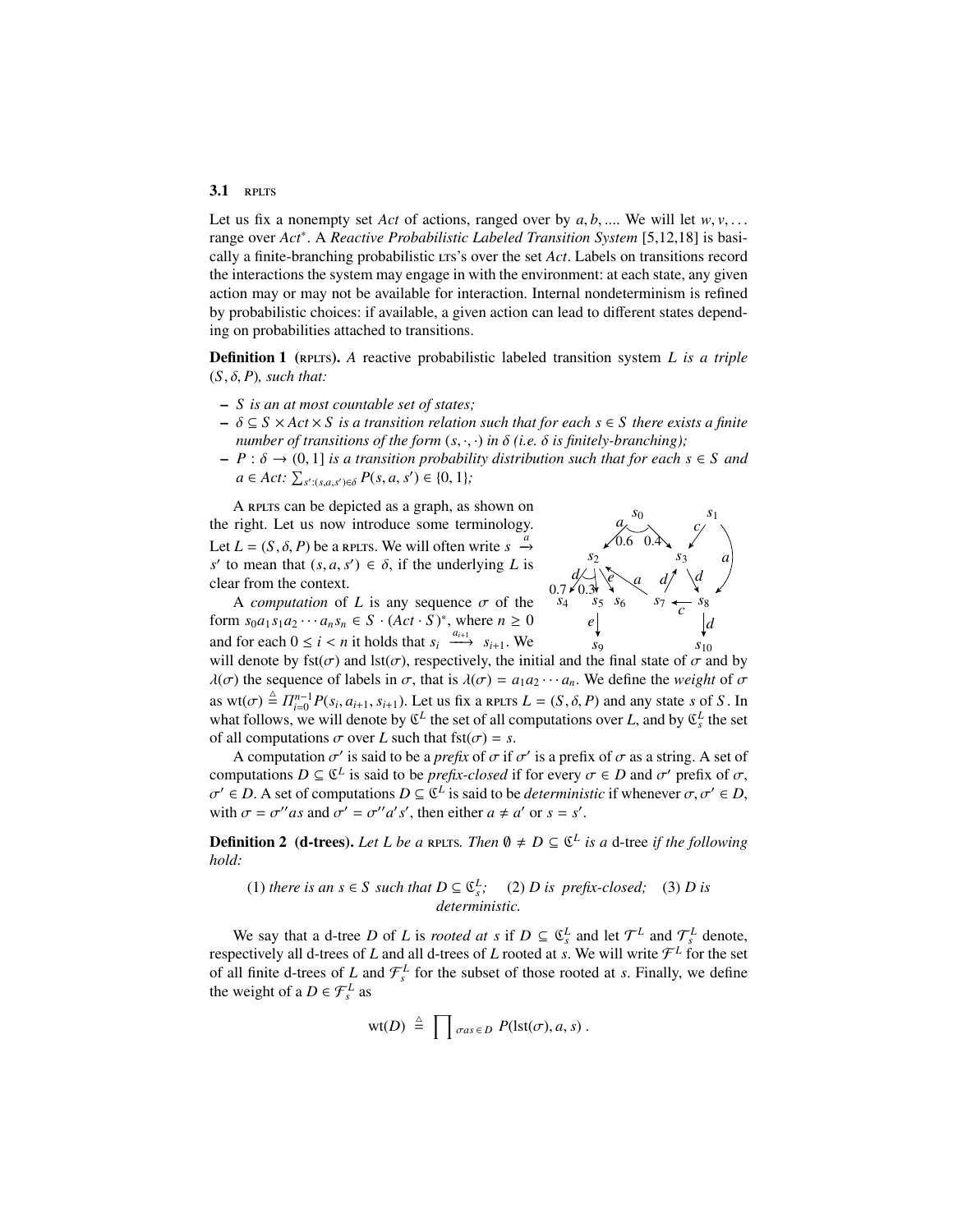Note that if *D* is given as the prefix-closure of some computation  $\sigma$ , then wt(*D*) = wt(*σ*). Finally, given any d-tree *D* ⊆  $\mathfrak{C}_s^L$ , we set  $\lambda(D) \stackrel{\triangle}{=} {\lambda(\sigma) | \sigma \in D}$  and use *D*  $\stackrel{w}{\rightarrow}$  as an abbreviation of *w* ∈  $\lambda(D)$ as an abbreviation of  $w \in \lambda(D)$ .

#### 3.2 Linear-Time Semantics of RPLTS

**Definition 3** (probabilistic linear-time preorder). Let L be a RPLTS. For any state s, *the function*  $f_s^L: Act^* \to [0, 1]$  *is defined thus* 

for each 
$$
w \in Act^*
$$
,  $f_s^L(w) \stackrel{\Delta}{=} \sum_{\sigma \in \mathfrak{C}_s^L : \lambda(\sigma) = w} \text{wt}(\sigma)$ . (3)

*For any two states s and s', we write*  $s \leq_{\text{lin}} s'$  *if and only if for each*  $w \in Act^*$ *,*  $f_s^L(w) \leq$  $f_{s'}^L(w)$ .

Note that the sum in (3) is finite, as *L* is finitely branching. Functions of the type *Act*<sup>∗</sup> → K are classically known as *formal power series* in Automata Theory: they represent a generalization of the set-theoretic notion of language to a setting where weights of transitions are not just 0/1 (absence/presence), but elements of a semiring, K (in our case, the reals). In our scenario, a natural interpretation of " $f_s^L(w) = p$ " is that, starting at  $s$ , with probability  $p$  a sequence of synchronizations along  $w$  will be available to an observer. Note that when applied to general  $P_{\text{LTS}}^2$ , also featuring internal nondeterminism, this definition would not make sense: indeed, one might end up having  $f_s^L(w) > 1.$ 

#### 3.3 Tree-Unfolding Semantics of RPLTS

Some terminology on trees is in order. A *tree* θ over *Act* is a nonempty, prefix-closed subset of  $Act^*$ . In what follows, we shall call  $\mathfrak{T}^f$  the set of finite trees over  $Act^*$  and use the letter *t* to range over finite trees.

**Definition 4** (probabilistic tree-unfolding preorder). Let L be a RPLTS. For any state *s, the function*  $\varphi_s^L : \mathfrak{T}^f \to [0,1]$  *is defined thus* 

for each 
$$
t \in \mathfrak{X}^f
$$
,  $\varphi_s^L(t) \stackrel{\Delta}{=} \sum_{D \subseteq \mathfrak{S}_s^L : \lambda(D) = t} \text{wt}(D)$ . (4)

*For any two states s and s', we write*  $s \leq_{\text{tree}} s'$  *if and only if for each*  $t \in \mathfrak{X}^f$ *,*  $\varphi_s^L(t) \leq$  $\overline{a}$  $L_{s'}(t)$ .

Note that the sum in (4) is finite, as *L* is finitely branching and *t* is finite. Functions of type  $\mathfrak{T}^f \to \mathbb{K}$  are known as *formal tree series* in Automata Theory (see e.g. [10]) and represent a generalization of formal power series to trees.

By Definition 3 and 4 it follows that the tree-unfolding preorder is included in the linear-time preorder. The example in the Introduction witnesses the fact that this inclusion is strict: the linear-time semantics deems  $s$  and  $s'$  as equivalent, while the tree-unfolding semantics does not. Indeed,  $\varphi_s^L(t) > \varphi_{s'}^L(t)$  and  $\varphi_s^L(t') < \varphi_{s'}^L(t')$ , with  $t - \ell \in \mathbb{R}$  initially initially (initially  $\ell$ ) and  $t' - \ell \in \mathbb{R}$  initial initial initial initial initial  $t = \{\epsilon, init, init \cdot l, init \cdot r, init \cdot l \cdot \sqrt{, init \cdot r \cdot \epsilon}\}$  and  $t' = \{\epsilon, init, init \cdot l, init \cdot r, init \cdot l \cdot \sqrt{, init \cdot r \cdot \sqrt{,}}\}$ .<br>We sum the above discussion in the following: We sum the above discussion in the following:

<sup>&</sup>lt;sup>2</sup> These can be obtained from Definition 1 by replacing the condition of the third item with just  $\sum_{s':(s,a,s')\in\delta} P(s,a,s') \in \mathbb{N}.$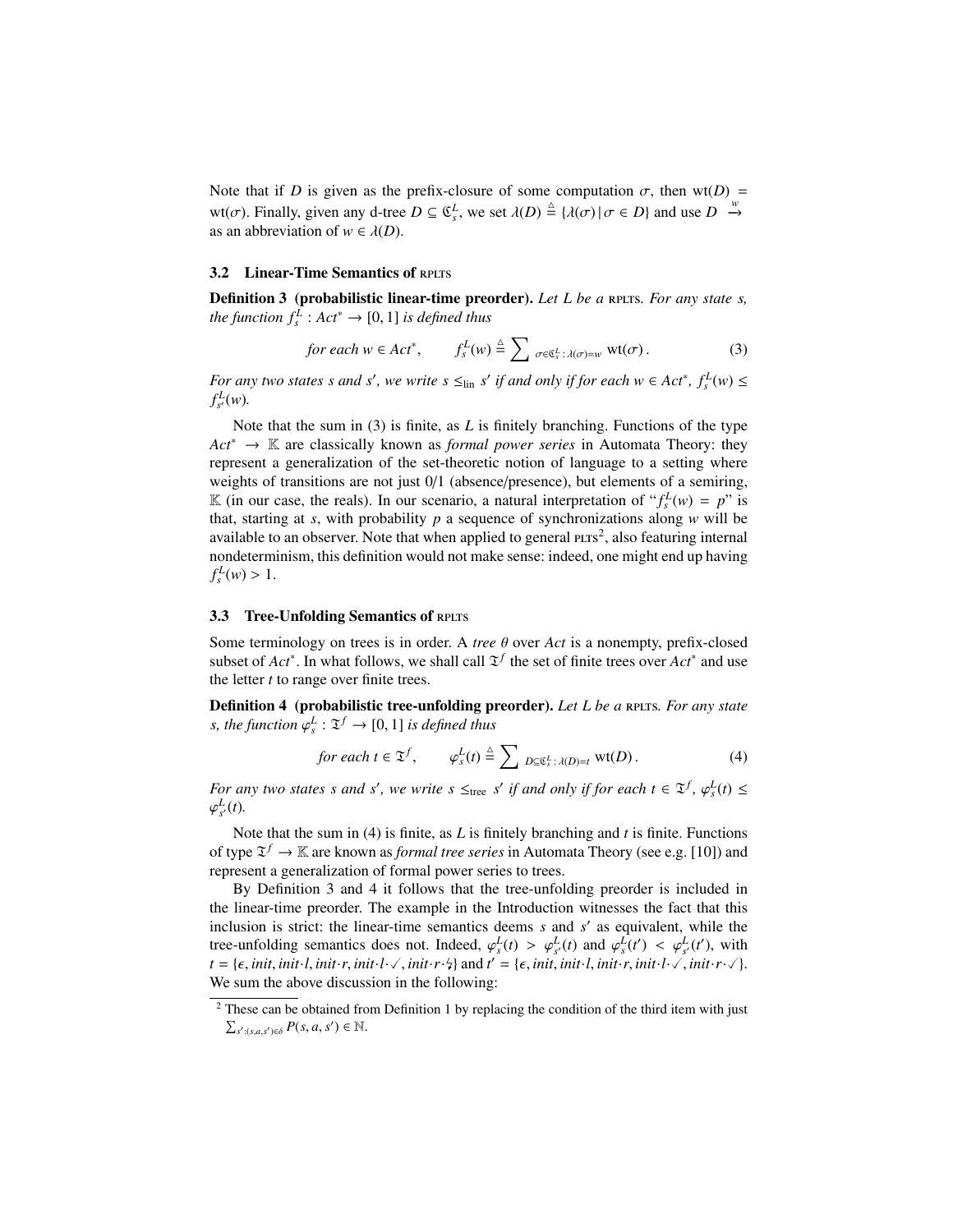**Proposition 1.** *The preorder*  $\leq_{\text{tree}}$  *is strictly included in*  $\leq_{\text{lin}}$ *.* 

#### 4 May Testing for RPLTS

In the first part, we review the probabilistic model of d-trees introduced by Cleaveland et al. [5]. In the second part, we introduce the testing scenario and the definition of maytesting preorder. We then establish a trace-based, observer-independent characterization of this preorder.

#### 4.1 The Sigma-Algebra of d-trees

The material in this subsection is borrowed from [5]. Some additional terminology is in order. In what follows, we fix a generic repurs  $L = (S, \delta, P)$ . Given any  $D, D' \subseteq \mathfrak{C}^L$  we say that  $D'$  is a prefix of  $D$  if  $D' \subseteq D$ . A d-tree is said *maximal* if it is not prefix of any say that *D'* is a prefix of *D* if  $D' \subseteq D$ . A d-tree is said *maximal* if it is not prefix of any other d-tree; we write  $\mathcal{M}^L$  and  $\mathcal{M}^L_s$ , respectively, for the set of all maximal d-trees of *L* and of all maximal d-trees of *L* rooted at *s*. In what follows, we let *T* and *U* range over maximal d-trees.

*Example 1.* Consider the RPLTS *L* depicted in Section 3; the d-trees below belong to  $\mathcal{F}_{s_0}^L$ .



In the picture, each path from the root to a node of the tree - either leaf or internal node - represents a computation in the corresponding d-tree. Notice also that  $D_1$  is a prefix of  $D_0$ , therefore it does not belong to  $\mathcal{M}_s^L$ , while  $D_0$  and  $D_2$  do.

Following [5], we consider the d-trees in  $\mathcal{M}^L$  as the possible "outcomes" of observing *L*, and according to this intuition, define a probability space over  $\mathcal{M}_s^L$ , for a given state *s* of *L*. The construction of this space is based on the concept of "basic cylindrical sets" of maximal d-trees: subsets of  $\mathcal{M}_s^L$  containing all d-trees sharing a given finite prefix. The measure of each cylinder is defined, as expected, as the product of the probabilities associated to edges of the common prefix. Formal definitions of basic cylindrical sets and of their measure are given below.

**Definition 5 (basic cylindrical set).** *Let L* = (*S*,  $\delta$ , *P*) *be a* relist, let  $s \in S$  and  $D \in \mathcal{F}_s^L$ . *The* basic cylindrical set *(with common prefix D)*  $B_D \subseteq M_s^L$  *is defined as:*  $B_D \triangleq \{T \in$  $\mathcal{M}_s^L$  |  $D \subseteq T$  }.

We let  $\mathcal{B}_s$  be the sigma-algebra generated by the collection of basic cylindrical sets *B*<sub>*D*</sub>, for  $D \in \mathcal{F}_s^L$ .  $\mathcal{B}_s$  is obviously sigma-finite. We let  $\mu_s^L : \mathcal{B}_s \to [0, 1]$  be the unique measure satisfying  $\mu^L(B_s) = \text{wt}(D)$  for each  $D \in \mathcal{F}_s^L$ . measure satisfying  $\mu_s^L(B_D) = \text{wt}(D)$  for each  $D \in \mathcal{F}_s^L$ .<br>For any s<sub>at</sub>  $\mu_s^L$  is a probability measure over  $\mathcal{B}_s$ , then

For any *s*,  $\mu_s^L$  is a probability measure over  $\mathcal{B}_s$ , therefore  $(\mathcal{M}_s^L, \mathcal{B}_s, \mu_s^L)$  is a probabil-<br>space. In the following, we will omit the superscript *I* from  $\mu_s^L$  when the underlying ity space. In the following, we will omit the superscript *L* from  $\mu_s^L$  when the underlying<br>parts is clear from the context rplts is clear from the context.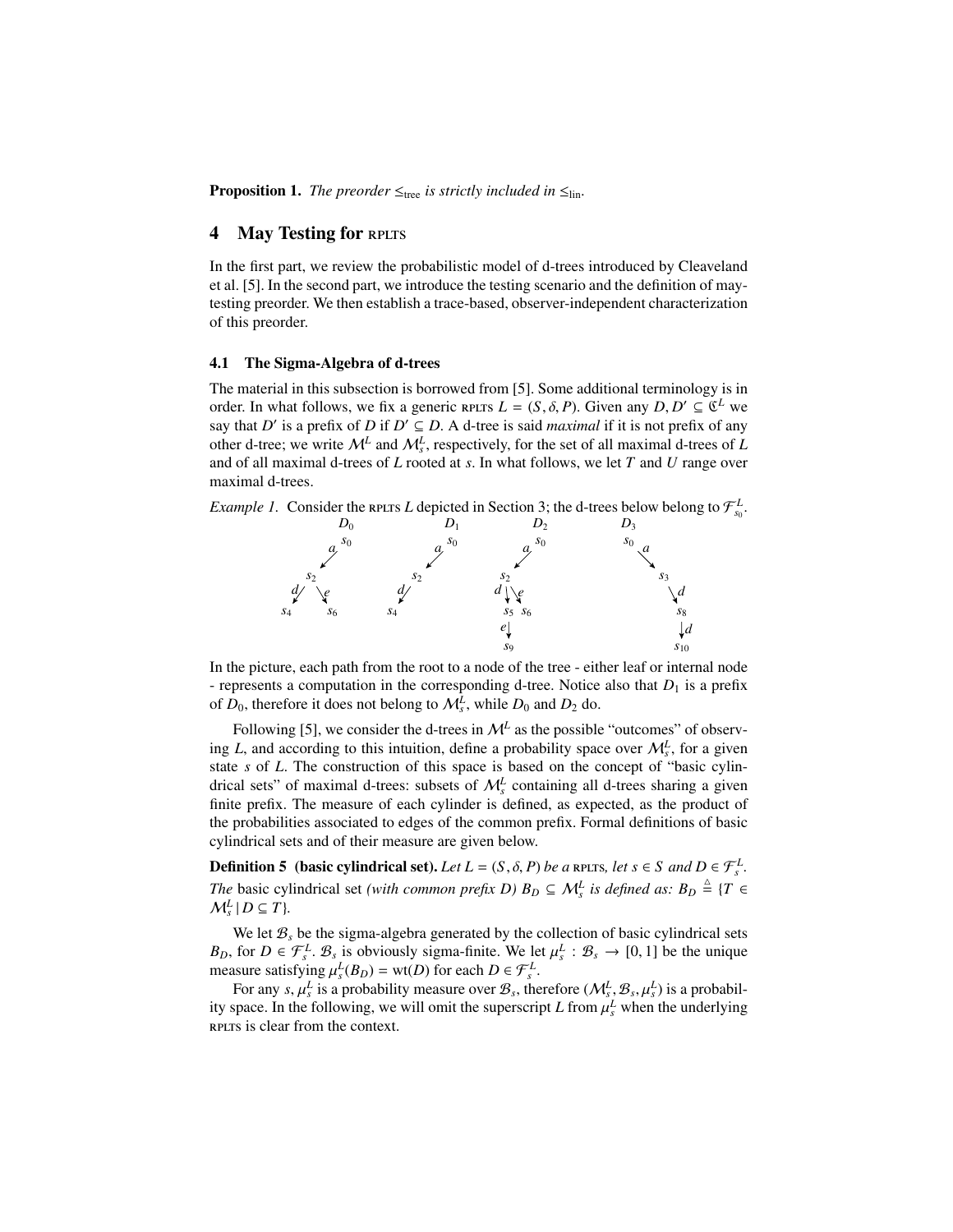#### 4.2 The May-Testing Preorder

Let us fix a generic repurs *L*. An *observer O* is a repurs over the set of actions  $Act \cup \{\omega\}$ , where  $\omega \notin Act$  is a distinct *success* action. For any state  $o$  of *O* and  $H \in \mathcal{T}_o^O$ , we let  $Q(H) \triangleq \{w \in Act^* \cdot \{\omega\} | H \stackrel{w}{\rightarrow} \}$ . The set of all possible sequences of actions leading *o* to success is then  $\Omega$ (*o*)  $\stackrel{\Delta}{=} \bigcup_{H \in \mathcal{T}_0^O} \Omega(H)$ . A state *o* of *O* is said to be *finite* if  $\mathfrak{C}_0^O$  is a finite<br>set In other words, *o* is finite if the ppurs reachable from *o* is finite-state and acycl set. In other words,  $o$  is finite if the replacements reachable from  $o$  is finite-state and acyclic. In the following we write  $W^{\circ}$  for the set  $\{w \mid w\omega \in W\}$ .

**Definition 6.** Let s and o be states of L and of O, respectively. For any  $D \in \mathcal{T}_s^L$  and  $H \in \mathcal{T}^{\mathcal{O}}_{\mathcal{O}}$ , we say that *D* may *H* if there is  $w \in Act^*$  such that  $D \stackrel{w}{\rightarrow}$  and  $H \stackrel{w\omega}{\longrightarrow}$ . The *set of maximal d-trees of L rooted at s that satisfy o is defined as*

 $\text{sat}(s, o) \triangleq \{ (T, U) \in \mathcal{M}_s^L \times \mathcal{M}_o^O \mid T \text{ may } U \}$ 

Before introducing the may-testing preorder, we have to fulfill one obligation: proving that  $sat(s, o)$  is measurable in an appropriate sigma-algebra. To this purpose, we first generalize the concept of maximal d-tree. Informally, a *W*-maximal d-tree, with  $W \subseteq Act^*$ , is a d-tree *D* such that  $D \stackrel{w}{\rightarrow}$  for at least one  $w \in W$ . Moreover, *D* is non redundant with respect to *W*, in the sense that it cannot be extended (resp. pruned) to match more (resp. the same) elements of *W*. These conditions, plus a requirement of local maximality on nodes, ensure that distinct *W*-maximal d-trees generate disjoint basic cylindrical sets.

**Definition 7** (*W*-maximal d-tree). Let L be a reurs, s a state and let  $W \subseteq Act^*$ .  $D \in \mathcal{T}_s^L$ *is said to be* locally-maximal *if whenever*  $\sigma a s_1 \in D$  *and*  $\sigma b s_2 \in \mathbb{C}^L_s$  *then there is s*<sub>3</sub> *s.t.*<br>  $\sigma b s_2 \in D$ ,  $D \in \mathcal{T}^L$  is said to be W-maximal if it is locally-maximal and satisfies the  $\sigma$ *bs*<sub>3</sub>  $\in$  *D. D*  $\in$   $\mathcal{T}_{s}^{L}$  *is said to be W*-maximal *if it is locally-maximal and satisfies the*<br>*following conditions (the inclusions below are strict) following conditions (the inclusions below are strict):*

- 
- *1.*  $\lambda(D) \cap W \neq \emptyset$ ;<br>2. for each locally-maximal  $D' \in \mathcal{T}_s^L$ ,  $D \subset D'$  implies  $\lambda(D') \cap W = \lambda(D) \cap W$ ;<br>3. for each locally-maximal  $D' \in \mathcal{T}_s^L$ ,  $D' \subset D$  implies  $\lambda(D') \cap W \subset \lambda(D) \cap W$ .
- 

*This definition is extended to observers by letting W range over subsets of Act*<sup>∗</sup> · {ω}*.*

It is worthwhile to note that the *Act*<sup>∗</sup> -maximal d-trees (rooted at *s*) are exactly the maximal d-trees (rooted at *s*).

*Example 2.* Consider again the replies in Section 3 and the d-trees  $D_0, D_1, D_2$  and  $D_3$ from Example 1. Let  $W = \{ade, ad\}$ . Then:

- $-D_1$  is not locally-maximal, hence not *W*-maximal: it does not contain the transition  $s_2 \stackrel{e}{\rightarrow} s_6$ ;
- −  $D_3$  is not *W*-maximal: the transition  $s_8 \stackrel{d}{\rightarrow} s_{10}$  is unnecessary;
- $-D_0$  and  $D_2$  are *W*-maximal.

The following key result motivates the introduction of *W*-maximal d-trees. It follows from the definition of basic cylindrical set, locally- and *W*-maximal d-tree.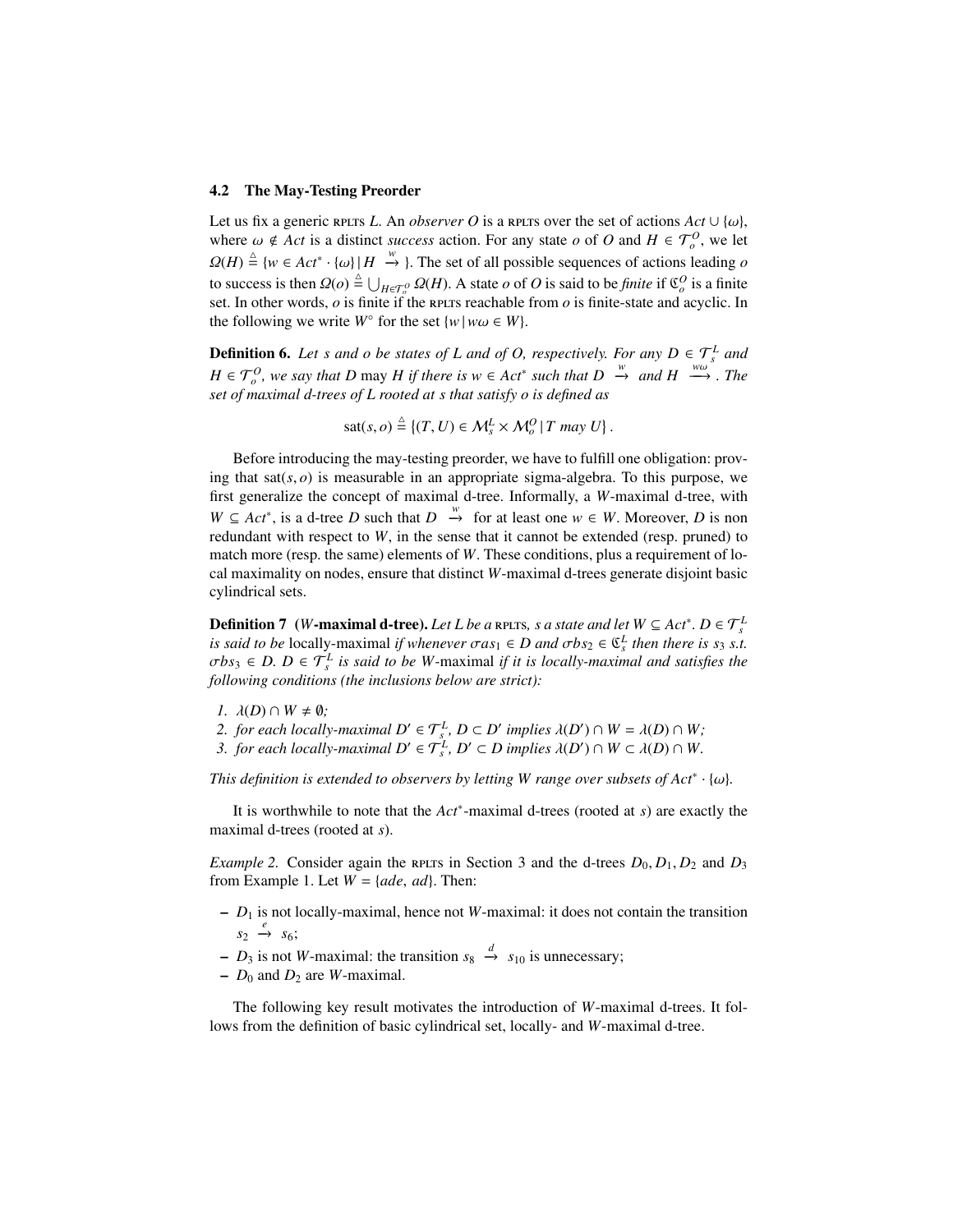**Lemma 1.** *Let*  $D, D' \in \mathcal{T}_s^L$  *be W-maximal d-trees, for some W*  $\subseteq$  *Act<sup>\*</sup>. If*  $D \neq D'$  *then*  $B_0 \cap B_0 = \emptyset$  $B_D \cap B_{D'} = \emptyset$ 

We come to show that  $sat(s, o)$  is measurable.

**Proposition 2.** *The set* sat(*s*, *o*) *is measurable in the product sigma-algebra*  $B_s \times B_o$ . *Moreover, if o is finite then*  $sat(s, o) = \biguplus$  $(D,H): H \in \mathcal{F}^O_o$   $\Omega(o)$ -maximal<br>  $D \in \mathcal{F}^L_s$   $\Omega(H)^\circ$ -maximal  $B_D \times B_H$ .

Consider the probability spaces  $(M_s^L, \mathcal{B}_s, \mu_s)$  and  $(M_o^O, \mathcal{B}_o, \mu_o)$  and let  $\mu_{(s,o)}$  denote the product probability measure over  $\mathcal{B}_s \times \mathcal{B}_o$ . As a corollary of Proposition 2, of the definition of product sigma-algebras and product measures (2), we get the following.

**Corollary 1.** *For a finite o,*  $\mu_{(s,o)}(\text{sat}(s, o)) = \sum$  $(D,H): H \in \mathcal{F}_o^O$   $\Omega(o)$ -maximal<br>  $D \in \mathcal{F}_s^L$   $\Omega(H)^\circ$ -maximal  $wt(D)\cdot wt(H)$ .

The classical definition of may testing preorder [9] is extended to the present probabilistic setting by taking into account the probability that two states satisfy any given observer. Note that the preorder thus defined only relates states of the same RPLTS. In case one wants to relate states belonging to two different RPLTS's, or even relate two rooted repurs's, one may work with the disjoint union of the two repurs's.

**Definition 8 (may testing preorder).** *Let*  $L = (S, \delta, P)$  *be a RPLTS*, *let*  $s, s' \in S$ , and *O* has a set of observance  $W_0$  define  $s \in L^Q s'$  if and only if for any observan  $Q \in Q$  and any *be a set of observers. We define*  $s \in L^0$ *s' if and only if for any observer*  $O \in O$  *and any state o in O, it holds that*  $\mu_{(s,o)}(\text{sat}(s, o)) \leq \mu_{(s',o)}(\text{sat}(s', o)).$ 

When O is the whole class of observers with actions in  $Act \cup \{\omega\}$ , we abbreviate  $s \in L^{\infty}$  *s*' just as  $s \in L^{\infty}$ , and call this just the *may-testing* preorder. The superscript *L* will be omitted when clear from the context.

We can now define a trace-based, observer-independent characterization of the maytesting preorder. Let us fix a generic RPLTS  $L = (S, \delta, P)$  and take  $s \in S$  and any  $W \subseteq$  $Act^*$ . We define  $(s \stackrel{W}{\Rightarrow}) \stackrel{\triangle}{=} \{T \in \mathcal{M}_{s}^L | T \stackrel{W}{\rightarrow} \text{ for some } w \in W\}$  and let  $(s \stackrel{w}{\Rightarrow})$  stand for  $(s \xrightarrow{W}$ ) with  $W = \{w\}.$ 

Theorem 1 (observer-independent characterization). For each s and s' states of L,  $s \subseteq s'$  *if and only if for every*  $W \subseteq_{fin} Act^*$ *, one has*  $\mu_s(s \stackrel{W}{\implies}) \leq \mu_{s'}(s' \stackrel{W}{\implies})$ *.* 

*Proof:* In the proof we will use the following facts (proofs can be found in [1, Appendix A]):

- (a) The set  $(s \stackrel{W}{\Rightarrow} )$  is measurable in  $\mathcal{B}_s$ . In particular, if *W* is finite, one has  $(s \stackrel{W}{\Rightarrow} ) =$  $\biguplus_{D \in \mathcal{F}_s^L \colon D}$  is *W*-maximal  $B_D$ .
- (b) Let *L* be a reprise, *O* be an observer and *s*, *o* be states of *L* and *O*, respectively. For each  $U \in \mathcal{M}_o^O$  define  $E_{s,U} \triangleq \{T \in \mathcal{M}_s^L | (T, U) \in \text{sat}(s, o)\}.$  Then  $\mu_{(s,o)}(\text{sat}(s, o)) = \int_{\mathcal{M}_o} \mu_s(E_{s,U}) d\mu_o(U).$  $\int_{\mathcal{M}_o^O} \mu_s(E_{s,U}) d\mu_o(U).$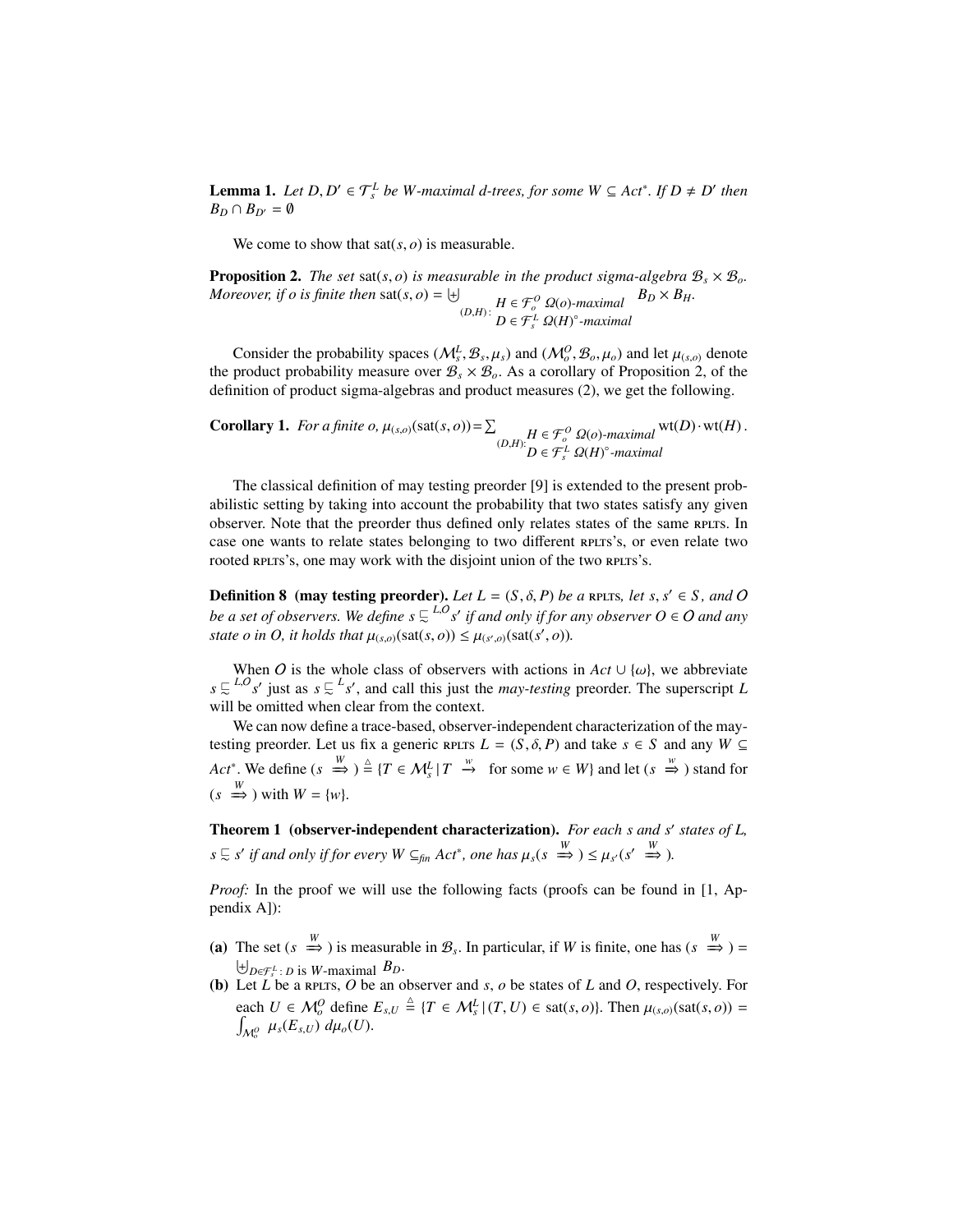Assume  $s \subseteq s'$ . Fix any  $W \subseteq_{fin} Act^*$ . One can build a *deterministic* observer  $O_W$  such that for some finite state  $o$  in  $O_W$ , one has  $\Omega(o) = W \cdot \{\omega\}$ . Since  $O_W$  is deterministic, one has that  $M_o^{O_W}$  consists of a single d-tree, say *H*, which is also the unique  $W \cdot \{\omega\}$ -<br>maximal d-tree. Moreover,  $wt(H) = 1$  by definition. Now we have maximal d-tree. Moreover,  $wt(H) = 1$  by definition. Now we have

$$
\mu_{(s,o)}(sat(s, o)) = \sum_{D \in \mathcal{F}_s^L, D \text{ W-maximal}} \text{wt}(D) \cdot \text{wt}(H) \text{ (by Corollary 1)}
$$
\n
$$
= \sum_{D \in \mathcal{F}_s^L, D \text{ W-maximal}} \text{wt}(D) \qquad \text{(by wt}(H) = 1)
$$
\n
$$
= \mu_s(\biguplus_{D \in \mathcal{F}_s^L, D \text{ W-maximal}} B_D) \qquad \text{(by } \mu_s(B_D) = \text{wt}(D) \text{ and additivity})
$$
\n
$$
= \mu_s(s \xrightarrow{W} ) \qquad \text{(by (a))}.
$$

Finally,  $\mu_{(s,o)}(\text{sat}(s, o)) \leq \mu_{(s',o)}(\text{sat}(s', o))$  implies  $\mu_s(s \xrightarrow{W} ) \leq \mu_{s'}(s' \xrightarrow{W} )$ .

Assume now that for every  $W \subseteq_{fin} \text{Act}^*$  one has  $\mu_s(s \stackrel{W}{\implies}) \leq \mu_{s'}(s' \stackrel{W}{\implies})$ . Take Assume now that for every  $W \subseteq_{fin} Act^*$  one has  $\mu_s(s \stackrel{\sim}{\Rightarrow}) \leq \mu_{s'}(s' \stackrel{\sim}{\Rightarrow})$ . Take<br>any observer *O* and any state *o* of *O*. For every  $U \in M_o^O$ , let  $V = \Omega(U)^\circ \subseteq Act^*$ .<br>The – possibly infinite – set *V* can be written The – possibly infinite – set *V* can be written as  $V = \bigcup_{i \geq 0} V_i$ , where each  $V_i$  is the subset of *V* containing sequences of length  $\leq i$ . By the properties of measures, for any  $r, \mu_r(r \xrightarrow{V} ) = \lim_{i \to \infty} \mu_r(r \xrightarrow{V_i} ).$  Since for each  $i, \mu_s(s \xrightarrow{V_i} ) \leq \mu_{s'}(s' \xrightarrow{V_i} ).$  on the limit we get  $\mu_s(E_{s,U}) = \mu_s(\stackrel{V}{\Rightarrow}) \leq \mu_{s'}(s' \stackrel{V}{\Rightarrow}) = \mu_{s'}(E_{s',U})$ . Therefore, by integrating the two functions  $U \mapsto \mu_s(E_{s,U})$  and  $U \mapsto \mu_{s'}(E_{s',U})$  over  $\mathcal{M}_o^O$ , it follows that

$$
\int_{\mathcal{M}_o^O} \mu_s(E_{s,U}) d\mu_o(U) \leq \int_{\mathcal{M}_o^O} \mu_{s'}(E_{s',U}) d\mu_o(U).
$$

This is equivalent to  $\mu_{(s,o)}(\text{sat}(s, o)) \leq \mu_{(s',o)}(\text{sat}(s', o))$ , by (b). Since *O* and *o* are arbitrary it follows that  $s \subseteq s'$ trary, it follows that  $s \subseteq s'$ .  $\Box$ 

## 4.3 On the Relationship Among  $\subsetneq$ ,  $\leq$ <sub>lin</sub> and  $\leq$ <sub>tree</sub>

We can finally make precise the relationship between the may-testing preorder  $\subseteq$ , the linear and tree-unfolding preorder,  $\leq$ <sub>lin</sub> and  $\leq$ <sub>tree</sub> respectively. In Proposition 1 we have already shown that  $\leq_{\text{tree}}$  is strictly included in  $\leq_{\text{lin}}$ . It remains to establish a relationship between  $\subseteq$  and  $\leq$ <sub>lin</sub> and between  $\subseteq$  and  $\leq$ <sub>tree</sub>. We start by considering the first pair of preorders and by introducing a simple result that is at the basis of Theorem 2 below.

**Lemma 2.** *For each*  $s \in S$  *and*  $w \in Act^*, \mu_s(s \stackrel{w}{\Rightarrow}) = f_s(w)$ *.* 

**Theorem 2.** *The preorder*  $\subseteq$  *is strictly included in*  $\leq$ <sub>lin</sub>.

*Remark 1 (on canonical observers).* The proof of the above Theorem 1 shows that the class of finite, deterministic and *non*-probabilistic observers of the form  $O_W$  ( $W \subseteq f_{in}$  $Act^*$ ) is powerful enough to induce the may testing preorder  $\subseteq$ .

On the other hand, we also note that "linear" observers, i.e. observers composed by a single successful sequence, that are sufficient in the classical case, are not sufficient here. It is quite easy to see that they induce the preorder  $\leq_{lin}$ .

Consider now the RPLTS *L* depicted in Fig. 1. It witnesses the fact that neither  $\frac{1}{x}$  ⊆ ≤<sub>tree</sub> nor ≤<sub>tree</sub> ⊆ ∴ As a matter of fact, Theorem 1 guarantees that  $s \frac{1}{x} s'$ , indeed  $\mu_{s'}^L(s' \xrightarrow{\text{[ab,ac]}}) = 0.6 < \mu_s^L(s \xrightarrow{\text{[ab,ac]}}) = 0.7$ , while, for what concerns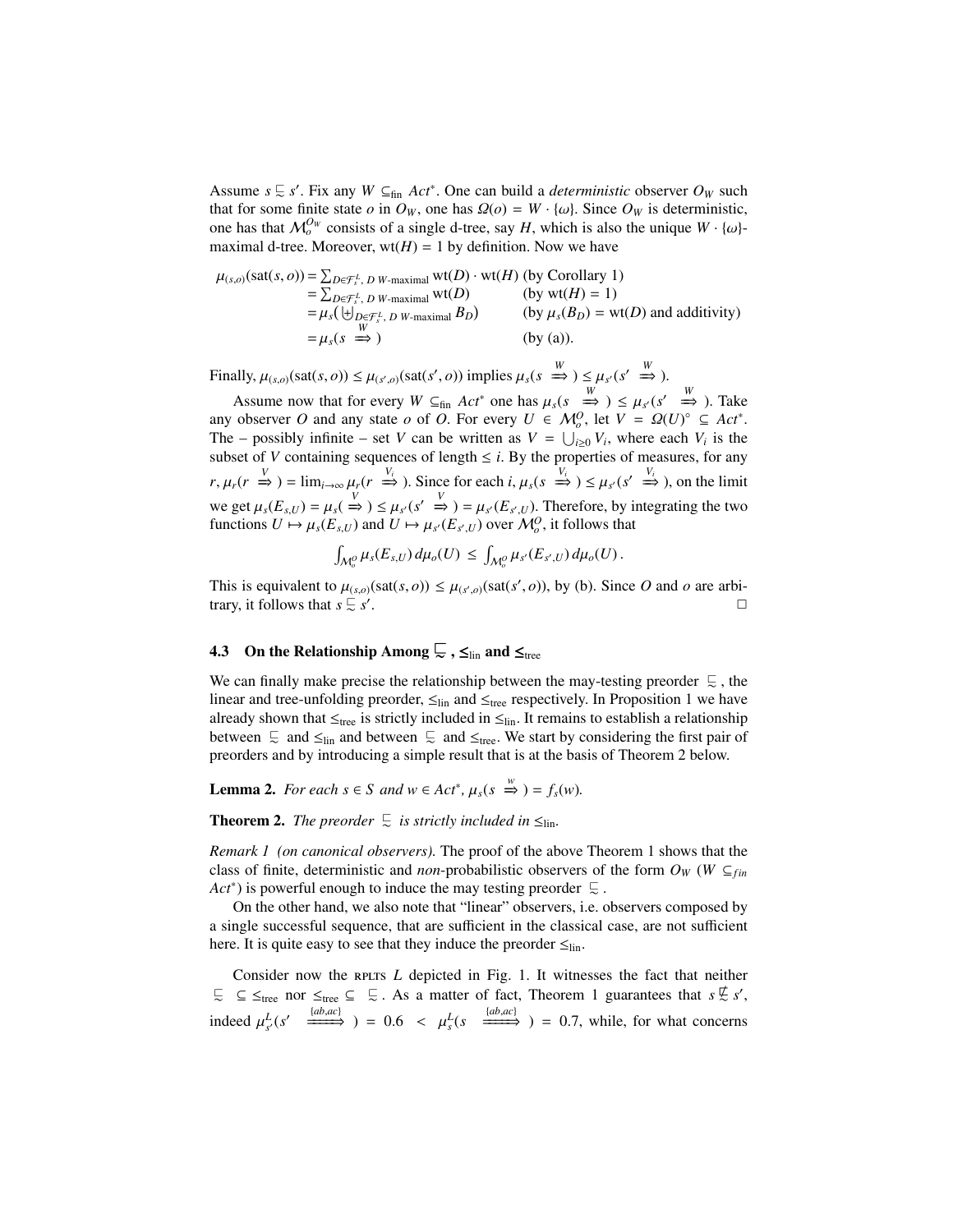

≤lin ⊂

⊂

the tree-unfolding preorder, we get the opposite:  $s' \nleq_{\text{tree}} s$ . In- $\subset$   $\leq$ <sub>tree</sub> deed,  $\varphi_s^L(t) = 0.1 < \varphi_{s'}^L(t) = 0.2$ , where *t* is the tree represented by  $\{\epsilon, a, ab, ac\}.$ 

To conclude, we pictorially represent on the right the inclusion relationships among the three preorders thus established.

## 5 May-Testing and the Safety Properties of Infinite Trees

A more satisfactory understanding of a behavioural relation can be obtained by looking at it in terms of the class of properties satisfied by equivalent processes. A famous example is the Hennessy-Milner theorem [16], asserting that two processes are bisimilar exactly when they satisfy the same formulae of the HM logic. Another example, in a probabilistic setting, is the characterization of probabilistic bisimulation in the work of Larsen and Skou [18]. In our case, the alternative characterization in terms of sets of traces obtained in the previous section suggests looking at properties of trees. In fact, we shall characterize the may testing preorder in terms of the probability, for two given states, of satisfying safety properties of trees.

Some additional terminology on strings and trees is in order. Recall that a (possibly infinite) tree  $\theta$  is a prefix-closed subset of *Act*<sup>∗</sup>. Let us indicate by  $\lt$  the usual prefix partial order on strings. The set of *leaves* of  $\theta$  denoted by leaves( $\theta$ ) is the set of strings partial order on strings. The set of *leaves* of  $\theta$ , denoted by leaves( $\theta$ ), is the set of strings in  $\theta$  that are  $\le$ -maximal in  $\theta$ . We say a tree is *maximal* if leaves( $\theta$ ) =  $\theta$ ; note that a maximal tree is necessarily infinite. We call  $\mathfrak X$  the set of maximal trees. In what follows, we shall use the letter  $\tau$  to range over  $\mathfrak{T}$ . There is a natural partial ordering on trees given by the following

 $\theta \le \theta'$  iff  $\theta \subseteq \theta'$  and whenever  $w \in \theta' \setminus \theta$  then there is  $u \in \text{leaves}(\theta)$  s.t.  $u \lt w$ .

What this means is that  $\theta'$  can be obtained from  $\theta$  by expanding into trees the leaves of  $\theta$  If  $\theta \le \theta'$  we also say  $\theta$  is a prefix of  $\theta'$ . Let us call  $\theta$  the sigma-algebra of maximal θ. If  $θ \le θ'$  we also say  $θ$  is a prefix of  $θ'$ . Let us call  $Θ$  the sigma-algebra of maximal trees apperated by the basic cylindrical sets  $C$ , where t ranges over all finite trees and trees generated by the basic cylindrical sets *C<sup>t</sup>* , where *t* ranges over all finite trees and  $C_t \stackrel{\triangle}{=} {\tau | t \leq \tau}.$ <br>
Let us now t

Let us now fix a RPLTS *L*. We shall assume that *L* has *no dead state*, that is, for each state *s* there is always at least one transition from *s*. This assumption allows for a simpler treatment in the following, but is not really restrictive: any net can be turned into one with no dead states by adding, where necessary, dummy self-loops labelled by a distinct action. For any state  $s$  in  $L$ , recall that  $\mathcal{B}_s$  is the sigma-algebra of maximal dtrees on *L* rooted at *s* (Section 4.1). Note that the label-extracting function  $\lambda : \mathcal{B}_s \to \Theta$ maps each  $T \in \mathcal{B}_s$  into a maximal tree  $\tau = \lambda(T) \in \Theta$ . Also note that whenever  $C_t$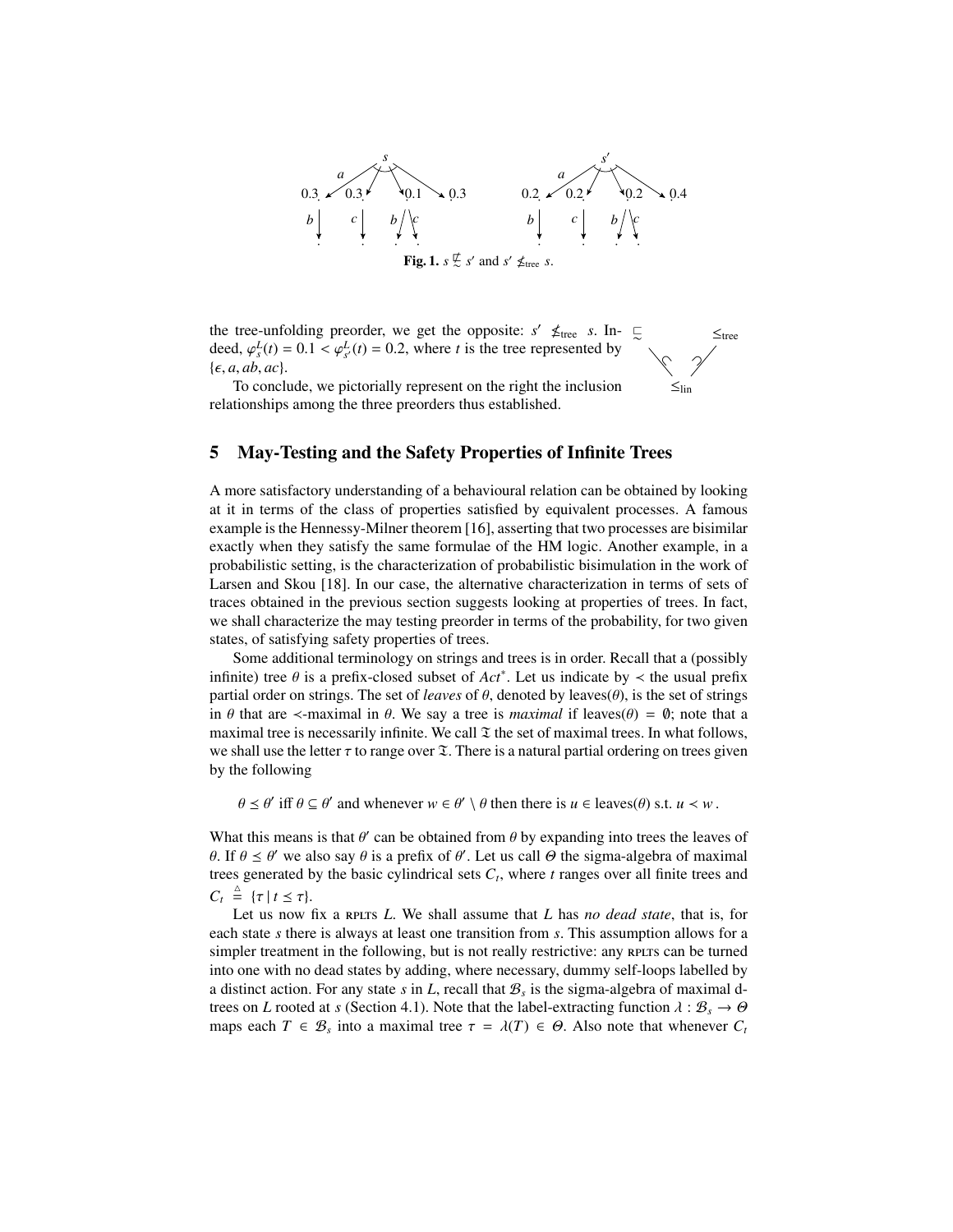and  $C_t$  are disjoint, so are  $\lambda^{-1}(C_t)$  and  $\lambda^{-1}(C_{t'})$ . As a consequence,  $\lambda^{-1}(\bigcup_{t \in I} C_t) =$ <br> $\mu$ ,  $\lambda^{-1}(C)$ . Moreover,  $\lambda^{-1}(C^c) = (\lambda^{-1}(C_t))^c$ . Another property of  $\lambda$  we shall rely upon  $\biguplus_{t \in I} \lambda^{-1}(C_t)$ . Moreover,  $\lambda^{-1}(C_t^c) = (\lambda^{-1}(C_t))^c$ . Another property of  $\lambda$  we shall rely upon is the following:  $\biguplus_{t \in I} \Lambda^{-1}(C_t)$ . MG<br>is the following:

**Lemma 3.** For any t,  $\lambda^{-1}(C_t)$  is measurable in Bs.

The previous properties of  $\lambda$  allow us to define measures on  $\Theta$  as follows.

Definition 9. *Let s be a state of L. The measure* <sup>ν</sup>*<sup>s</sup> on* <sup>Θ</sup> *is defined by setting for the basic cylindrical sets*  $v_s(C_t) \stackrel{\Delta}{=} \mu_s(\lambda^{-1}(C_t)).$ 

With the above definitions,  $(\mathfrak{T}, \Theta, \nu_s)$  is a probability space, for each *s* in *L*. The following lemma is a consequence of the additivity of measures  $\mu_s$  and  $\nu_s$  and of the fact that  $\lambda^{-1}$  preserves disjointness.

**Lemma 4.** Let  $R = \bigcup_{i \in I} C_i$ , for some index set I. Then  $v_s(R) = \mu_s(\lambda^{-1}(R))$ .

The elements of Θ we are interested in are the *safety* properties of the form *Safe*<sub>*W*</sub> = { $\tau$ | $\tau$  ∩ *W* =  $\theta$ }, where *W* is any finite or infinite subset of *Act*<sup>\*</sup>. For example, if  $W = \{w \in Act^* | \text{ action } crash \text{ occurs in } w\}$ ,  $Safe_W$  corresponds to the property that action *crash* is never executed. We have to make sure in the first place that the sets  $Safe_{W}$  are measurable. We need the following lemma.

**Lemma 5.** For each  $W \subseteq Act^*$ , Safe<sub>W</sub> is measurable in  $\Theta$ . Moreover, if W is finite, Safe<sub>ry</sub> can be written as a disjoint union of basic cylindrical sets *Safe<sup>W</sup> can be written as a disjoint union of basic cylindrical sets.*

**Corollary 2.** Let *s* be a state of L and  $W \subseteq Act^*$ . It holds that  $v_s(Safe_W) = 1 - \mu_s(s \stackrel{W}{\implies})$ .

As a corollary of the previous result, we get the following, which characterize  $\varsubsetneq$  in terms of probability of satisfying safety properties.

**Theorem 3.** *Let s*, *s' be states of L and suppose L has no dead states. We have*  $s \subseteq s'$  *if* and only if for each  $W \subseteq Act^*$ ,  $v(Sate) \geq v(Sate)$ *and only if for each*  $W \subseteq Act^*$ ,  $v_s(Safe_W) \ge v_s(Safe_W)$ *.* 

Of course, ❁ ∼ can be also characterized in terms of *reachability* properties of the form  $\{\tau | \tau \cap W \neq \emptyset\}$ . In this case, the inequality between *s* and *s'* gets reversed.

## **6 Testing Separated RPLTS**

In a separated system, actions can be partitioned into two sets: a set of actions  $\Sigma$  that are probabilistically controlled by the system, and a set of nondeterministic actions *A* that are under the control of the environment (observer). Accordingly, actions that are probabilistic for processes are nondeterministic for observers, and vice-versa. Importantly, the two types of actions do not mix up: the set of states as well gets partitioned into a set of states where only probabilistic choices are possible, and a set of states where only nondeterministic choices are possible. Nondeterministic actions can be modelled as actions that, if available, have probability one. These informal considerations lead to the next definition.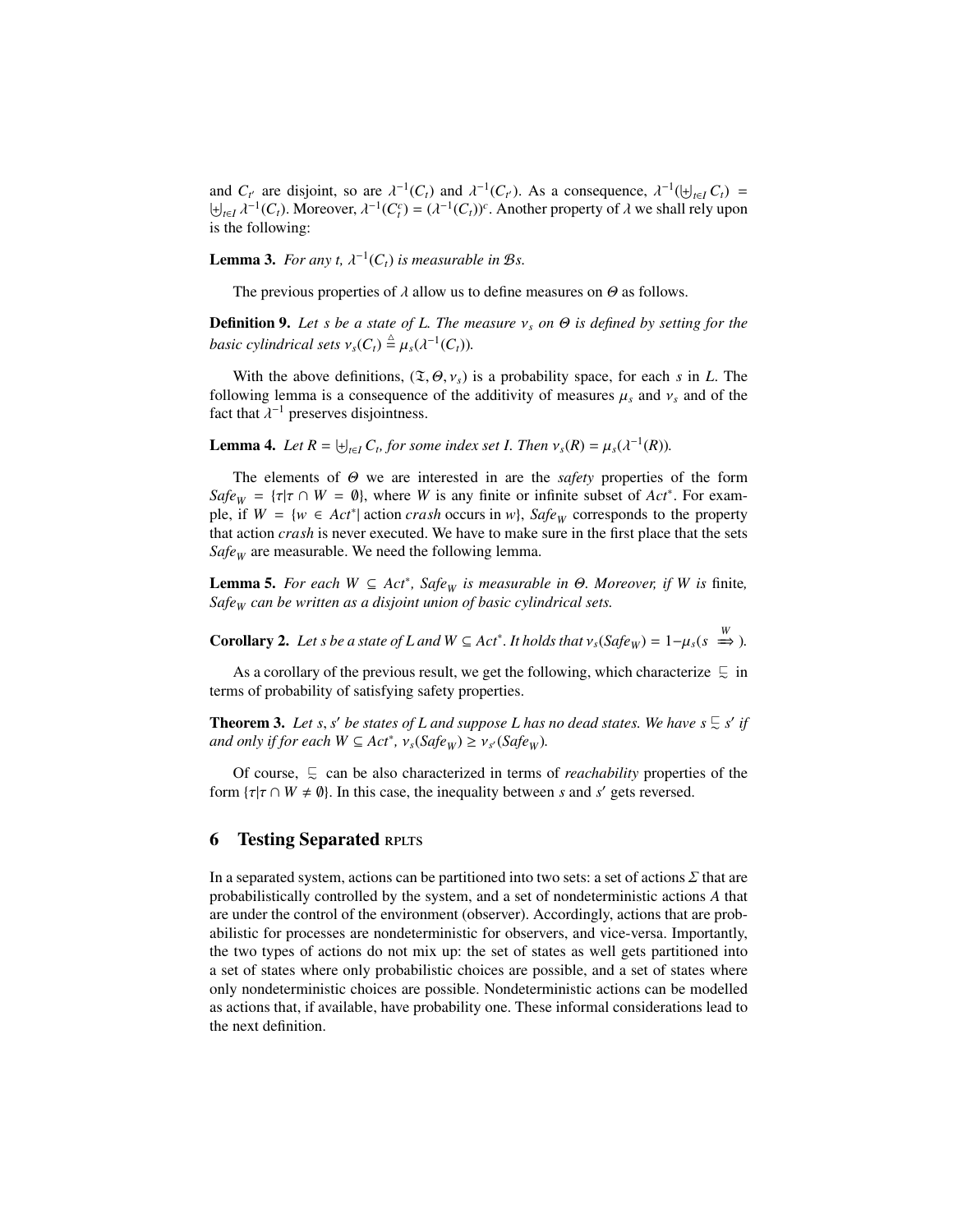

Fig. 2. Two separated RPLTS (left and center) and a non-separated one (right).

Definition 10 (separated processes and observers). *Let* (Σ, *<sup>A</sup>*) *form a partition of Act, that is*  $\Sigma \cap A = \emptyset$  *and*  $\Sigma \cup A = Act$ *. We say a RPLTS*  $L = (S, \delta, P)$  *is a*  $(\Sigma, A)$ -separated process *if there is a partition of the sates,*  $S = G \cup R$ *, such that* 

- $\vdash$  *for each s* ∈ *G and* (*s*, *a*, *s*<sup> $′$ </sup>) ∈ δ *one has a* ∈  $Σ$ *; moreover, if* (*s*, *b*, *s*<sup> $′$ </sup>) ∈ δ, *for some*<br>b *and* s<sup> $′′</sup> then$ *a* $−$ **b** $:$ *b* and  $s''$ , then  $a = b$ ;
- $-$  *for each s* ∈ *R and* (*s*, *a*, *s'*) ∈ *δ one has a* ∈ *A*; moreover, if (*s*, *a*, *s''*) ∈ *δ*, *for some*  $s'$  *n n'* −  $s''$  $s''$ *, then*  $s' = s''$ *.*

*A* ( $\Sigma$ , *A*)-separated observer *is a* ( $A \cup \{\omega\}$ ,  $\Sigma$ )-separated refluxionally *n k is the distinct success action,*  $\omega \notin Act$ .

*Example 3.* Let  $A = \{b, c, d\}$  and  $\Sigma = \{a, e\}$ . An example of  $(\Sigma, A)$ -separated and one of non  $(\Sigma, A)$ -separated processes are depicted in Fig. 2.

*Remark 2.* Separated RPLTS are reminiscent of Hansson and Jonsson's *alternating model* [15], where probabilistic and nondeterministic states are strictly alternated with one another. In the alternating model, probabilistic choices are labeled by the silent action  $\tau$ . In our model we do not have silent actions; but one can get rid of those  $\tau$ 's by absorbing them into incoming edges of probabilistic states (see picture on the right). Modulo this transformation, separated RPLTS can be seen as a proper extension of the alternating model.



In what follows we fix a generic  $(\Sigma, A)$ -separated process L and a generic  $(\Sigma, A)$ separated observer *O*. We let *s* be a state of *L* and *o* be a state of *O*. The proof of the main result in this section rests on the following crucial lemma.

**Lemma 6.** *Consider*  $T \in M_s^L$  *and*  $U \in M_o^O$ . *There is at most one*  $w \in Act^*$  *such that*  $T \stackrel{w}{\rightarrow}$  *and*  $U \stackrel{w\omega}{\longrightarrow}$ .

It is worthwhile to note that the above lemma fails to hold for non-separated system. As an example, consider *T* and *U* depicted on the right. Clearly, either *T* belongs to a  $({c}, {a}, {b})$ -separated RPLTS or *U* belongs to a  $({a,b},{c})$ -separated observer (*a* and *b* are used in both as nondeterministic actions) and they violate Lemma 6.

Recall that  $f_s^L$ :  $Act^* \rightarrow [0, 1]$  denotes the formal power series associated with the RPLTS *L* at state *s*. Similarly,  $f_o^O$  :  $(Act \cup \{\omega\})^* \rightarrow [0, 1]$  is associated with the RPLTS O at state o.

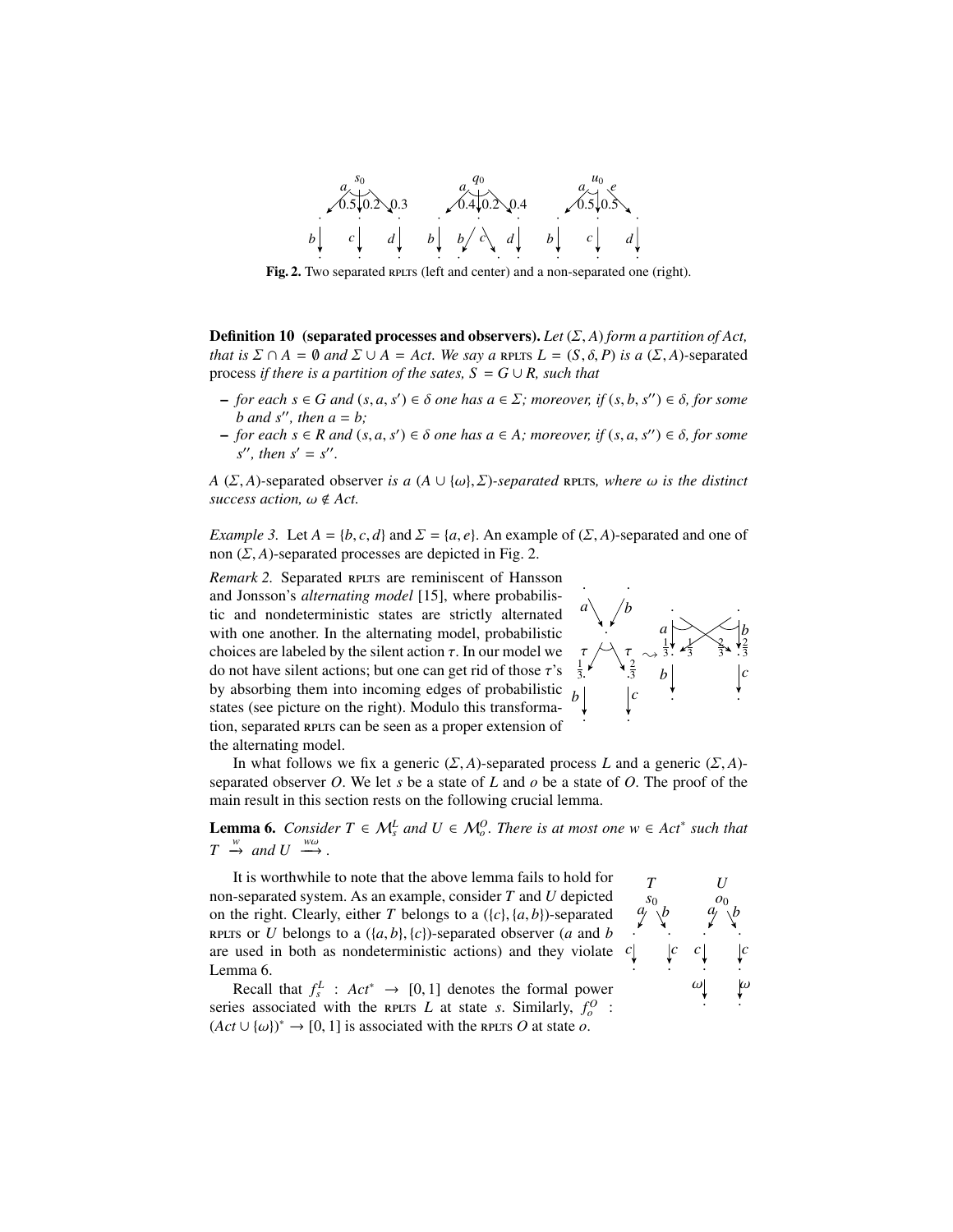**Corollary 3.**  $\mu_{(s,o)}(\text{sat}(s, o)) = \sum_{w \in Act^*} f_s^L(w) \cdot f_o^O(w\omega)$ .

As a consequence of Theorem 1 and Corollary 3 we get the following result.

Corollary 4 (coincidence of linear-time and separated may-testing semantics). *Let*  $\subseteq^{(\Sigma,A)}$  be the may preorder on the states of L generated by  $(\Sigma, A)$ -separated observers.<br>For each s and s', one has  $s \subseteq^{(\Sigma,A)} s'$  if and only if  $f_s^L \leq f_{s'}^L$ .

*Example 4.* Consider the RPLTS composed by the trees depicted in the left and in the center of Fig. 2. This is a ({*a*}, {*b*, *c*, *d*})-separated references. It is easy to check that  $s_0 \leq_{\text{lin}} q_0$ . From Corollary 4 we get  $s_0 \in (\{a\}, \{b,c,d\})$   $q_0$ .

#### 7 Conclusion and Related Works

There exist many formalisms for the specification of probabilistic processes and as many variants of probabilistic semantics. The conceptual difference between our approach and other testing theories has been discussed in the Introduction. Concerning the set-theoretical comparison between behavioural relations, we restrict our attention to one of the most recent proposals [7], and refer for the other approaches to the papers mentioned therein.

Consider the pcsp processes  $P = a(b, c_1 \oplus b, d)$  and  $Q = a, b, c_1 \oplus a, b, d$ . The picture on the right is the description of  $P$  and  $\hat{Q}$ 's a.b.d. The picture on the right is the description of *P* and  $\vec{Q}$ 's operational semantics in terms purs's (the operational model operational semantics in terms RPLTS's (the operational model of [7] is in fact different from ours, because transitions lead to probability distributions on states, rather than states). *P* and *Q* are discriminated by the may preorder of [7], as witnessed by  $c$ the test  $s' = a.b.c.\omega \sqcap a.b.d.\omega$ , which tells us that *Q* is not<br>smaller than *P*. On the other hand, *P* and *Q* are equated by  $\Omega$ 



smaller than *P*. On the other hand, *P* and *Q* are equated by our may-preorder, which can be established by resorting to Theorem 1. This example shows that the presence of internal choice in [7] increases the distinguishing power of observers. Indeed, several of the axioms usually valid for classical csp (like, e.g., distributivity of prefixing w.r.t. internal choice) are no longer valid in pcsp. We conjecture that if the internal choice operator were taken out from csp, the may preorder of [7] would coincide with ours.

As one would expect, our may-testing equivalence is coarser than probabilistic bisimulation [18]. Indeed, any set *W* in the alternative characterization (or equivalently, any canonical observer  $O_W$ , see Theorem 1) can be characterized by a formula of the Probabilistic Modal Logic, which induces probabilistic bisimulation [18]. That the inclusion is strict is witnessed by processes *s* and *s'* above, which can be distinguished by probabilistic bisimulation.

As for future work, an obvious next-step is the study of *must*-testing behavioural relations. Also, decidability and algorithmic issues for the considered semantics deserve further investigation. Currently, the only known facts concern the linear-time setting: in the context of Rabin's probabilistic finite-state automata, which are equivalent to RPLTS, it is known that the preorder is undecidable, while the induced equivalence *is* decidable in polynomial time (see [20] and references therein).